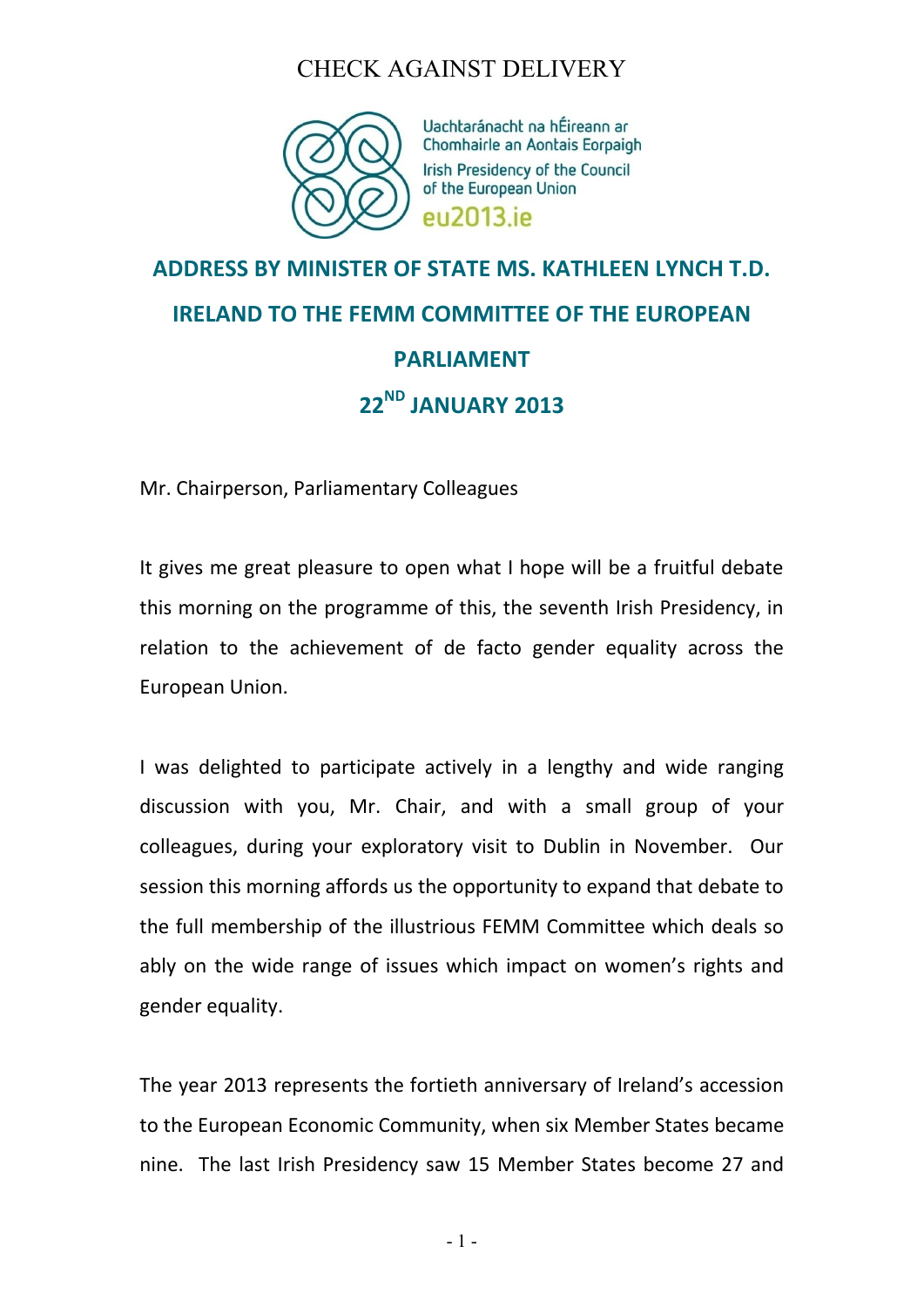we look forward to the extension of the spirit of European co-operation to Croatia in 2013 and to others in the years to come.

Dear Colleagues

Membership of the European Economic Community had a very significant impact on the women of Ireland. The body of European gender equality legislation strengthened the economic well-being of women in Ireland. As a result, Ireland now benefits from one of the best educated female, and indeed male, workforces in Europe, even with our present economic difficulties. Very many of our graduates are employed in high added value sectors, producing goods and services which were unimaginable those forty years ago. Membership of the European Union attracted very many multi-national companies to our shores and these created both exports and employment opportunities.

The institutional mechanisms we established in Ireland to address discrimination and promote equality, including gender equality, became models of good practice. They are now again being strengthened through a new structure which will link together the equality and human rights functions for the betterment of both.

You will be aware that Ireland was one of the first victims of the economic downturn, due mainly to an overheated construction sector and the significant expansion of financial credit in the middle years of the last decade. We know that the impact on employment by gender varied from country to country. The more immediate impact was on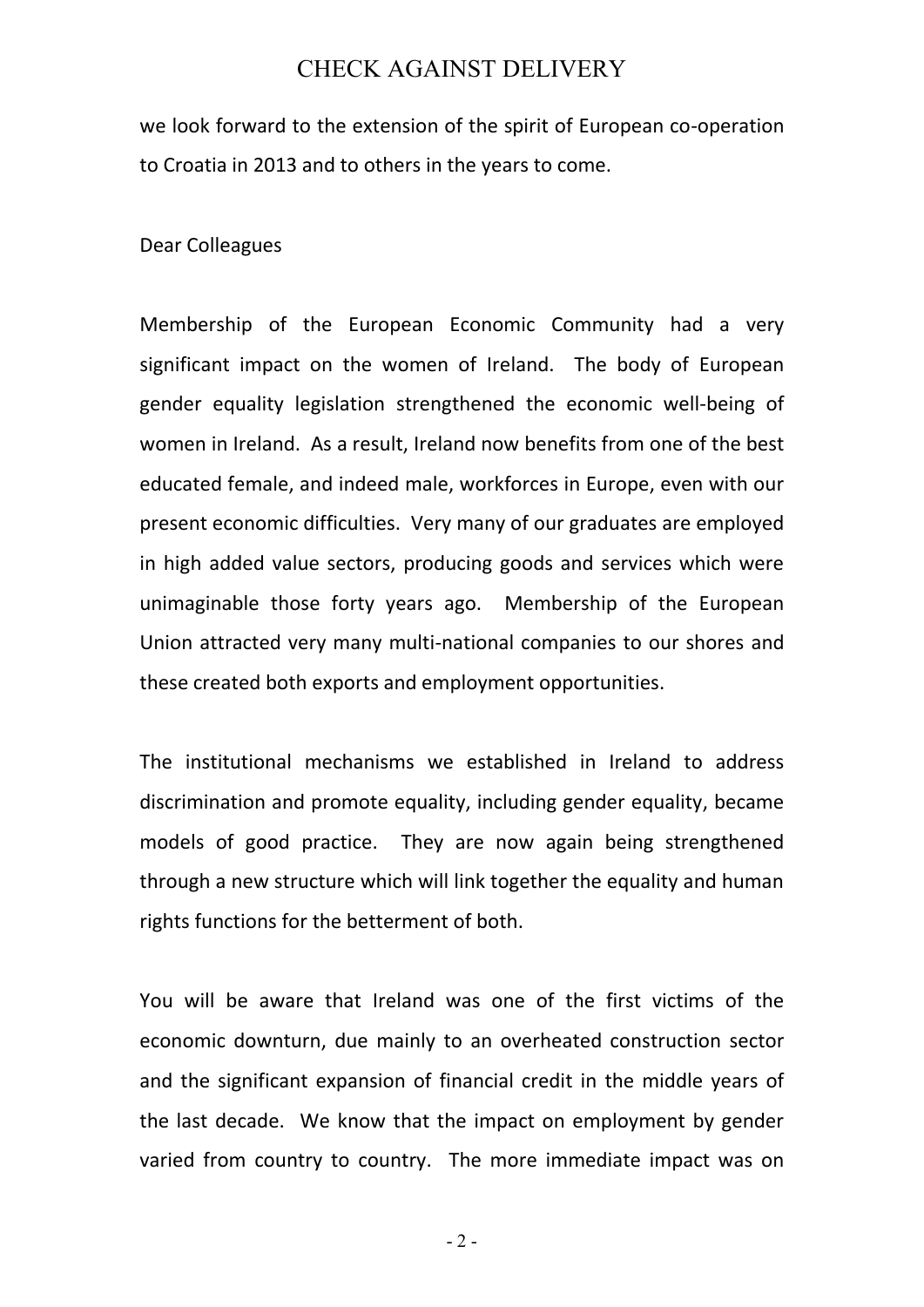male employment in Ireland. Our concerns in Ireland mirror those of the FEMM Committee on the impact of the downturn on young people but also on female employment and female poverty levels, all of which are now matters of grave concern across Europe.

Ireland also has the challenge of being the first "Programme" country to assume the Presidency of the European Union.

Irish people are well recognised for their optimism. We believe that this optimism is helping us to ride out the economic storms that have challenged us over the past few years. We bring the same optimism, and indeed determination, to our Presidency. In tackling the priorities for the Irish Presidency, I can assure you that Ireland will be looking beyond our immediate national issues, to take the broad and far reaching perspective, which is required of a successful Presidency.

Mr. Chairperson, Committee Members

The Irish Presidency represents the start of a new Trio and I am collaborating with my Lithuanian and Greek colleagues in the preparation of a Trio Declaration which will contextualise and coordinate our three Presidency Programmes in relation to gender equality. I am hopeful that the Ministers from Lithuania and Greece will be guests in Dublin in late April to sign the Trio Declaration.

The overarching theme of this, the seventh Irish E.U. Presidency, is "Stability, Jobs and Growth" for the European Union. In this context, we

- 3 -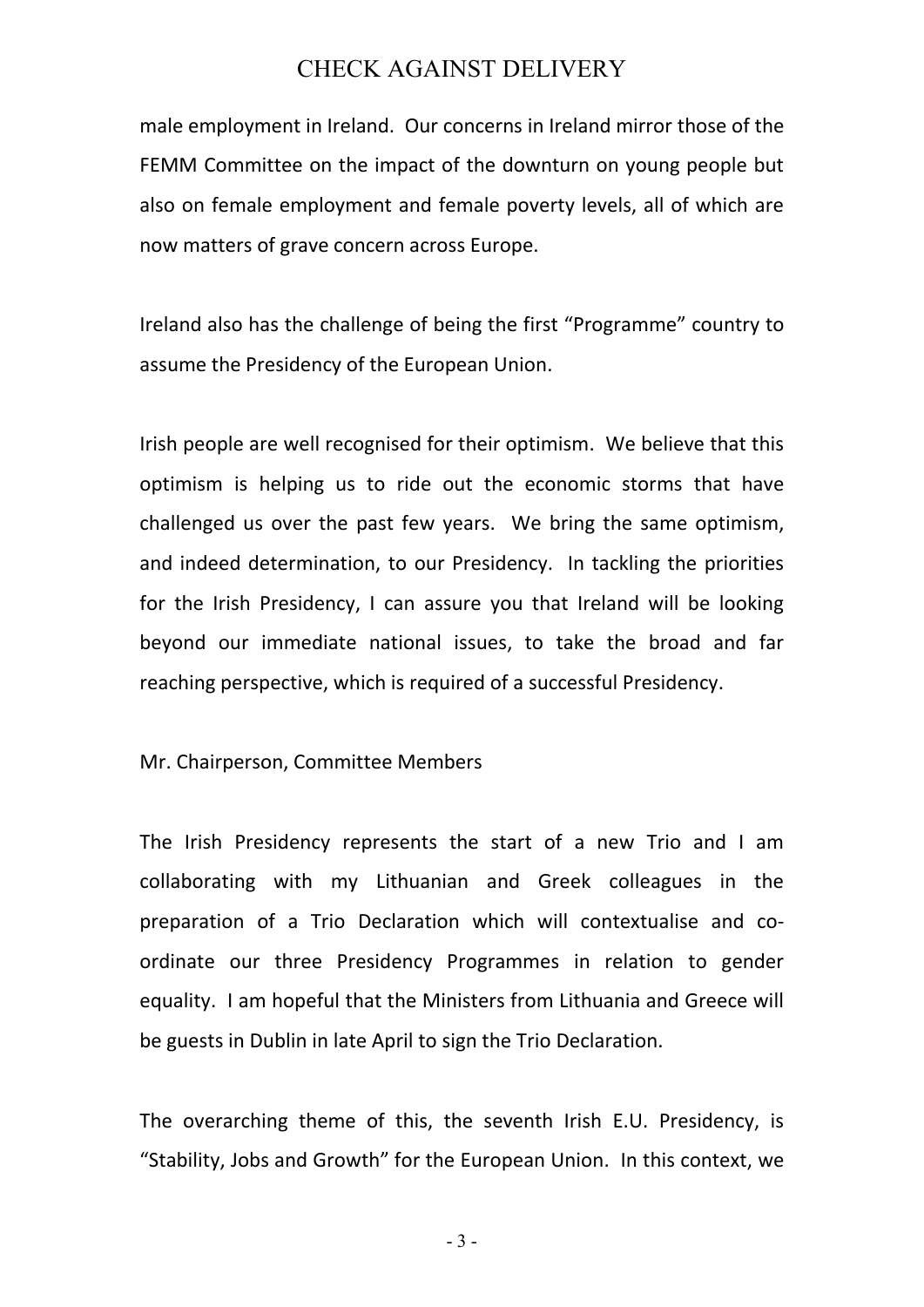must not lose sight of the importance of gender equality as a contributor to economic growth, across Europe.

Equality should not be seen as a cost but as a vital component of a strong economy to which all citizens contribute and from which all citizens can benefit. The European Pact for Gender Equality, adopted by the Council in 2011, acknowledged that gender equality policies are vital to economic growth, prosperity and competitiveness. The efficient use of human capital is a key determinant of an economy's competitiveness.

These themes have informed much of our gender equality programme and we are placing a particular focus on "Women's economic engagement in the context of the Europe 2020 Agenda".

Thanks to an offer of generous funding from the Progress Fund of the European Commission, we are planning to host a high level technical conference on this theme at the end of April and we are hopeful that you, Mr. Chairperson, will be able to participate actively in this event.

The conference will be technical in nature. We plan to bring together national gender equality experts and national employment experts from all Member States, candidate countries and our E.E.A. partners. We will offer them the opportunity to explore recent research, statistical evidence and good practices to enhance women's labour market participation.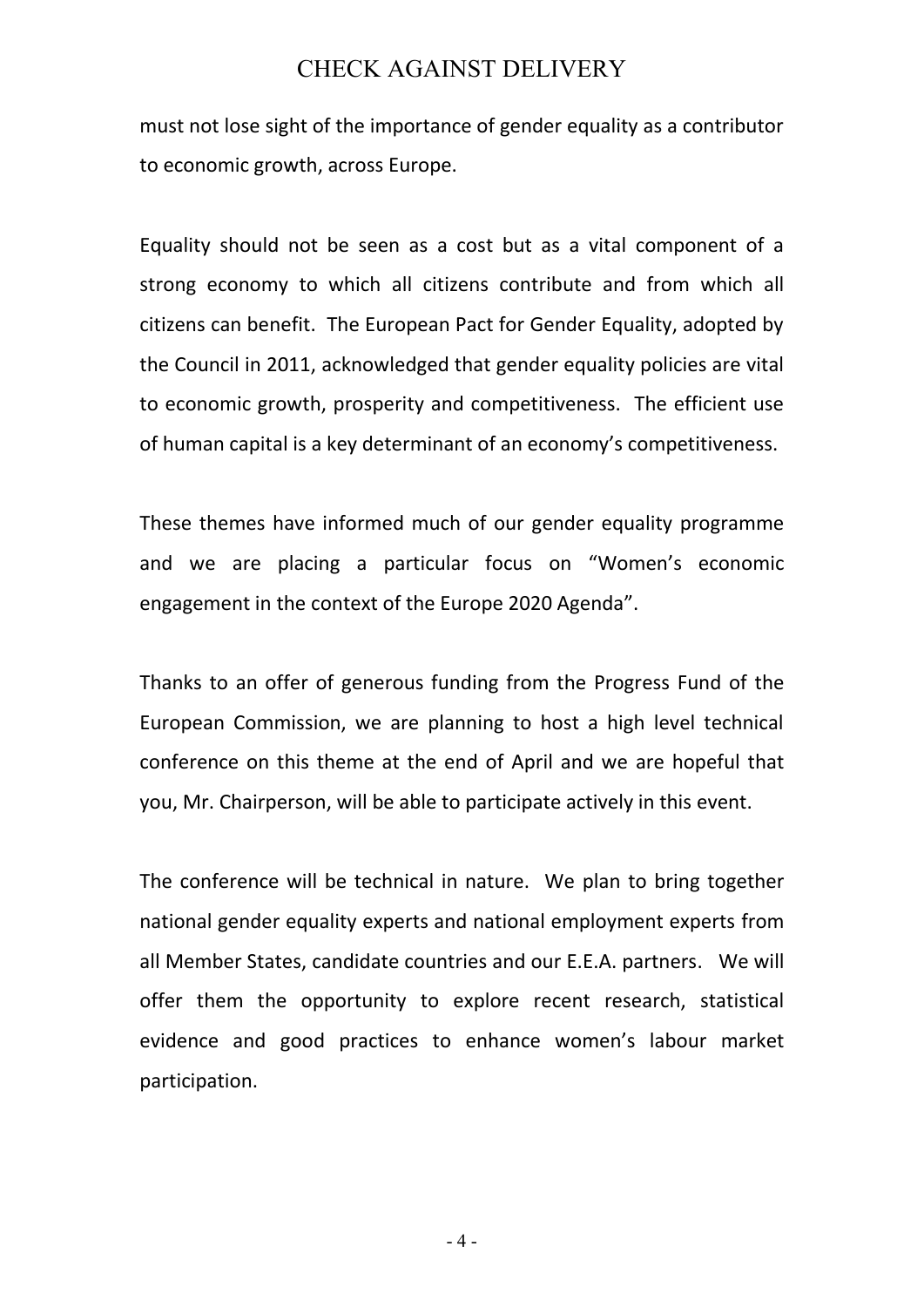We want to forge a way to maximise opportunities to enable our particularly well educated female population in Europe to achieve their full potential. It makes sense that we all collaborate to ensure that we optimise the contribution of our women to economic growth and global competitiveness, not least as some of our global competitors are considered to be more advanced than Europe in this regard.

The new employment strategy, and a number of recent Commission statements, have focused on female labour market participation as an economic necessity. Many of our global competitors out-perform Europe on this parameter at present. If the European Union is to achieve its Europe 2020 keynote employment goals, we collectively need to take a two pronged approach. We need to both deal with, and also to look beyond, the current economic crisis.

To achieve the Europe 2020 employment goals, we must work together to increase women's employment rates. As Minister for Gender Equality, I welcome the new focus being placed on the barriers to women's labour market engagement in the European Semester process and in the Country Specific Recommendations being made by the European Commission.

During the conference on women's economic engagement, we plan to look at women who opt for employment and also to look at options to encourage women in entrepreneurial roles. We have an excellent programme to enhance female entrepreneurship in Ireland at present

- 5 -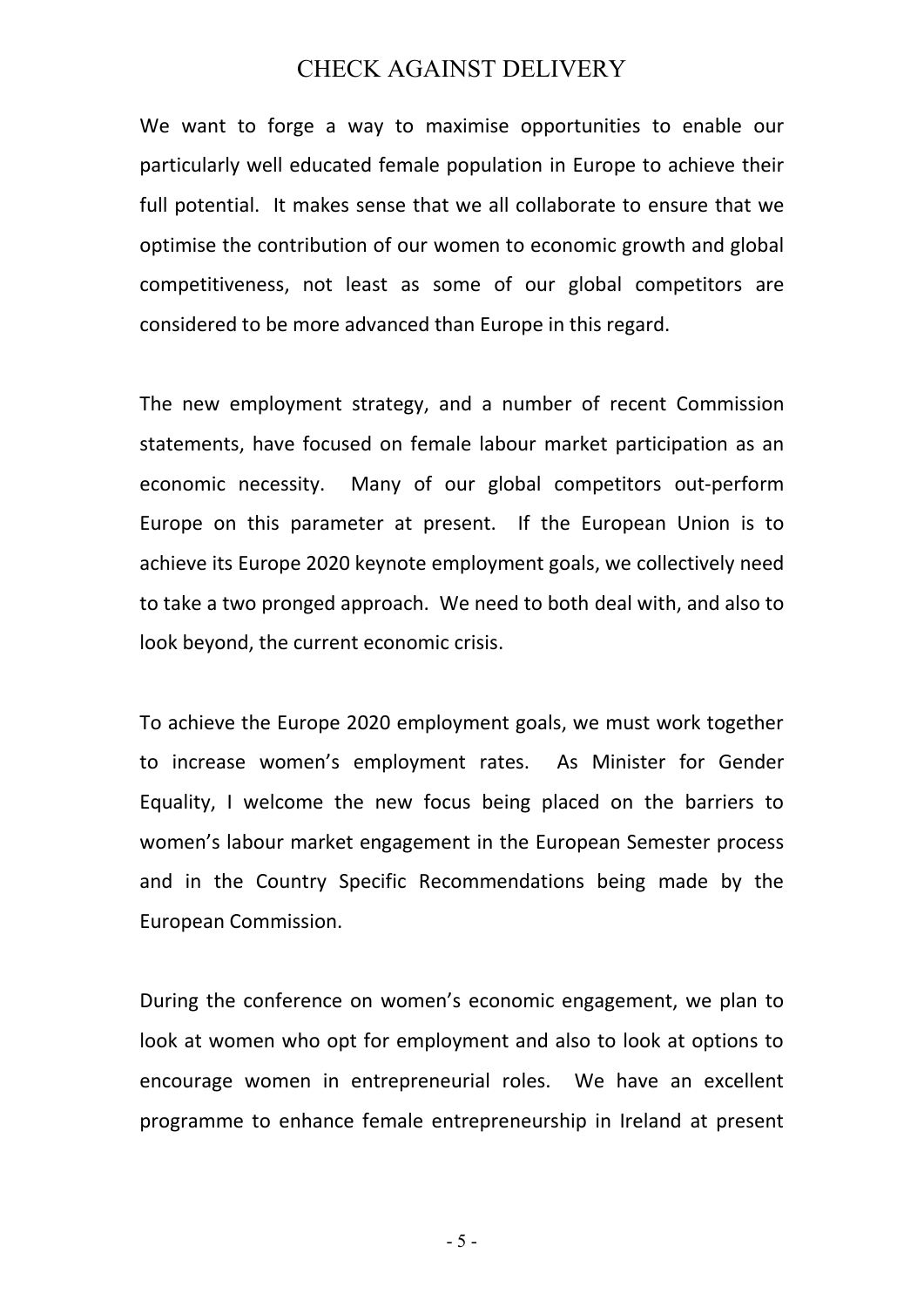and would like to exchange experiences with other Member States, hearing and learning from each other in a true spirit of community.

Distinguished colleagues

Although we are not holding an Informal Council of Gender Equality Ministers during the Irish Presidency, Employment and Social Protection Ministers will gather in Dublin in February for an Informal Council of EPSCO Ministers. The participating Ministers will have the option to participate in a dedicated workshop on gender equality, which I will chair.

As I mentioned previously, I have responsibility for a number of areas of Government. The needs of "Older People" are another issue under my remit. I am very much aware that, across Europe, as in Ireland, older women continue to remain under-represented in the labour market. This detachment from economic independence can lead to diminished pension entitlement and to poverty in older age.

While there has been an increase in the numbers of older women – that is, those aged 50 to 64 years - in the labour market in recent years, there is still a very significant gap between the numbers of men and of women in this age group who are economically active.

We will use the Gender Equality Workshop at the Informal EPSCO to exchange good practices and discuss policy options on the steps Member States might take to enable older people to enhance their

- 6 -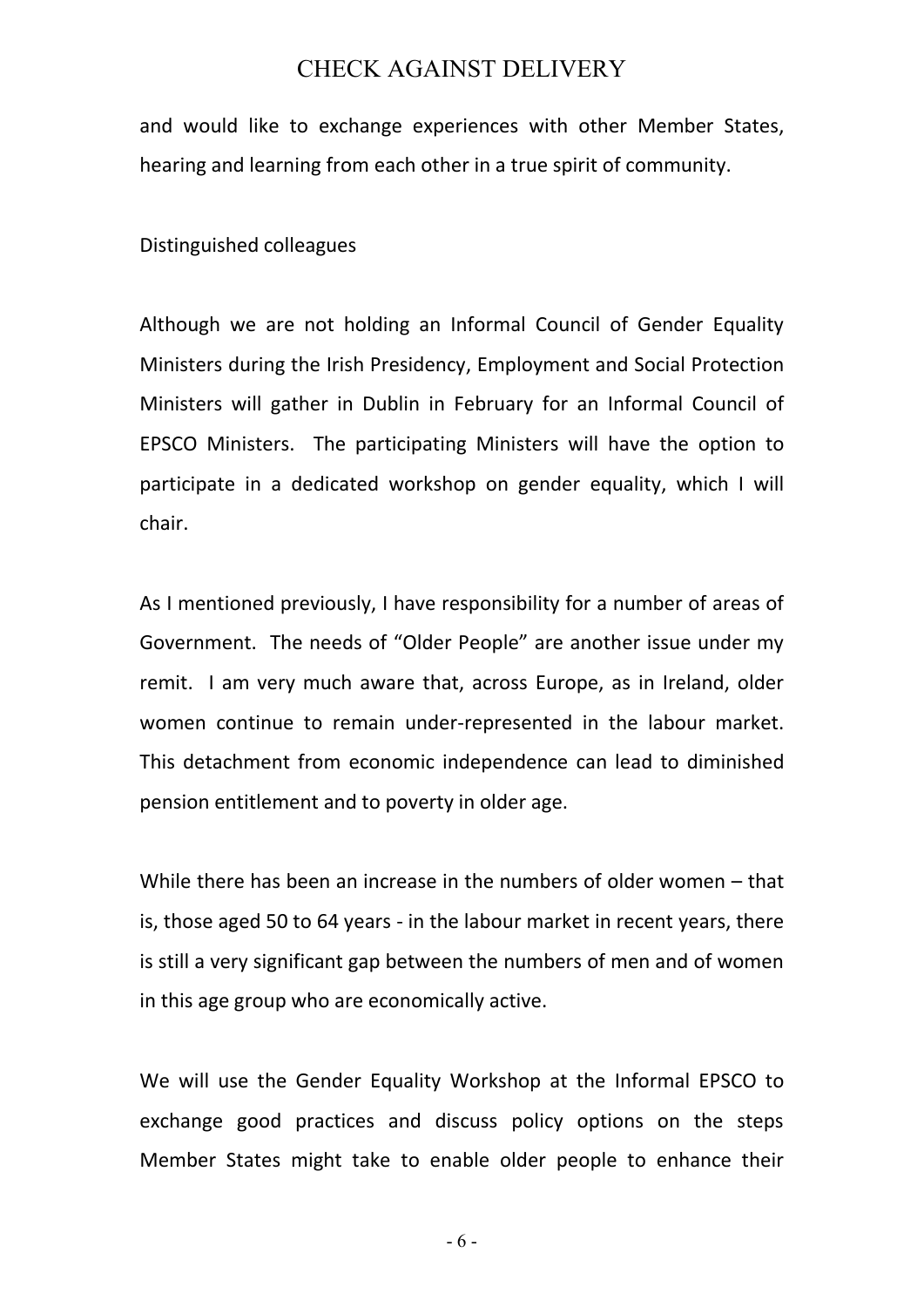economic independence and avoid poverty in older age, while also contributing to economic growth in Europe.

We plan to submit a Presidency information note on the outcomes of both this workshop and April's conference to the June EPSCO Council and are hopeful that this important work, linking gender equality, women's economic well-being and Europe's economic growth will be taken forward by the European institutions in the future.

Mr. Chairperson, FEMM Committee members,

We, in Ireland, welcome and appreciate the work of your Committee, and of the Parliament, on the difficult topic of violence against women. The Council and the European Parliament agree on the need to address this topic. We have worked well together, establishing the Daphne Programme, the Directive on Trafficking, the European Protection Order and the Directive on the rights, support and protection of victims of crime.

Violence against women continues to be a significant challenge in each of our Member States. The work of the Cypriot Presidency on this heinous crime is most welcome. The research undertaken by EIGE and the Council Conclusions adopted at EPSCO in December 2012 add to our understanding and inform our policy focus.

They are also most timely as Violence against Women is the key theme of the 57th meeting of the Commission on the Status of Women, which

- 7 -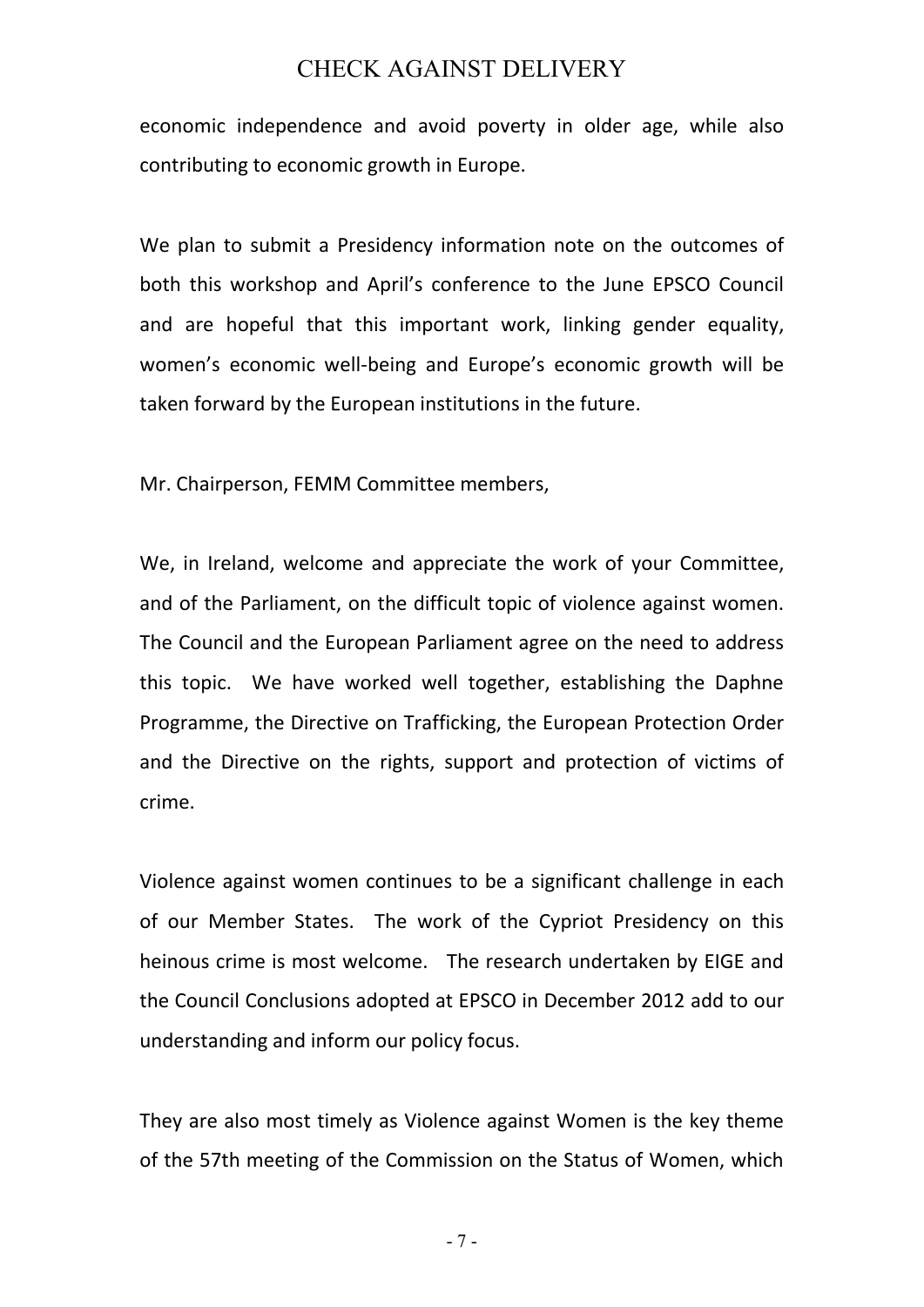takes place in the beginning of March. I will lead the Irish Delegation. It will be my privilege to deliver the EU's Statement to the Plenary and to support actively the work of CSW in relation to this important theme.

After the failure of the 56th session of the CSW to agree an outcome document on rural women, I think that all parties are aware that the 57th session will present a particular challenge. As I understand it, on the only previous occasion, on which there was no outcome document, the topic was violence against women.

We all agree that there is no country in Europe, indeed, no country in the world, in which violence against women is not a significant problem. Accordingly, I believe that it is essential that all U.N. Members collaborate closely to ensure that a sharp, tight set of Agreed Conclusions on Violence against Women are finalised before the end of CSW.

Work on the preparation of an EU position paper began many months ago, through the European External Action Service, our human rights experts, our gender equality and violence against women experts and our diplomats. I believe that collaboration and co-operation will be central to the achievement of the goal of an outcome document and I am committing myself and my team to do our best to achieve the Agreed Conclusions from the  $57<sup>th</sup>$  C.S.W. that we all hope for.

During my time at C.S.W., I hope to participate in a number of parallel or side events organised by the EU and by the Irish Mission. These side

- 8 -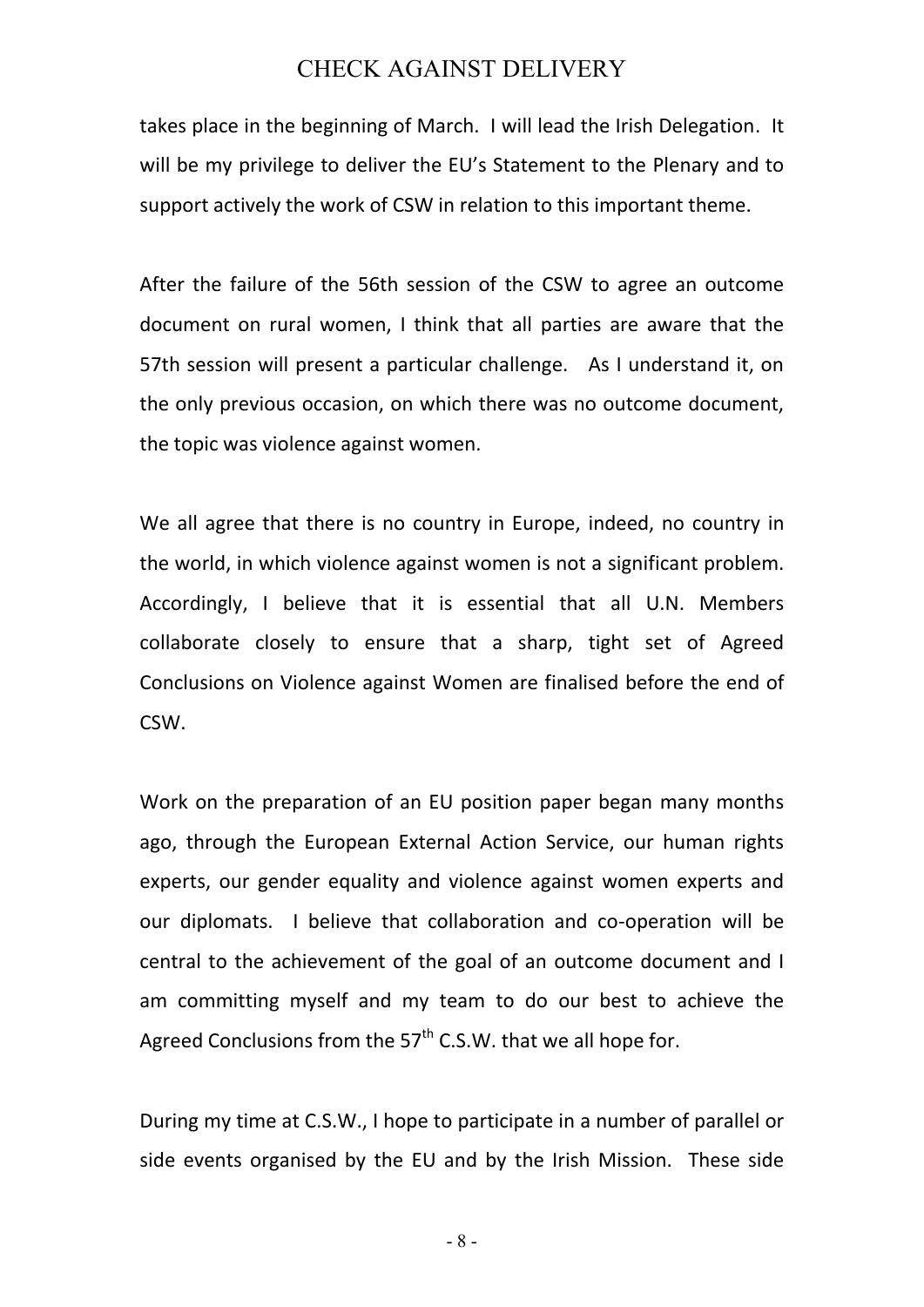events afford C.S.W. participants the opportunity to hear about good practice and to actively exchange opinions in a structured forum.

During my visit to New York I hope to talk about and learn about good practice at Member State levels, collaborating with a number of European Ministerial colleagues. On behalf of my own Government, I also hope to showcase some of the initiatives undertaken with the support of Irish Aid, our international aid agency which has long prioritised violence against women.

I am sure that the Irish team, and colleagues from across Member States who will participate actively in CSW57, will take to New York good wishes from all the EU institutions, including those of this Committee and of the whole Parliament, for the success of the negotiations.

Not unrelated to the issue of violence against women and domestic violence, the FEMM Committee will be pleased to hear that there has been considerable progress on the dossier on the European Protection Order in recent Presidencies. I would like to compliment your distinguished colleague Ms Antoniya Paranova for her work in advancing this dossier.

The European Protection Order is an important part of the EU Victims' package. The provision of a standard certificate will facilitate the ready recognition without any additional formalities of protection measures across EU borders.

- 9 -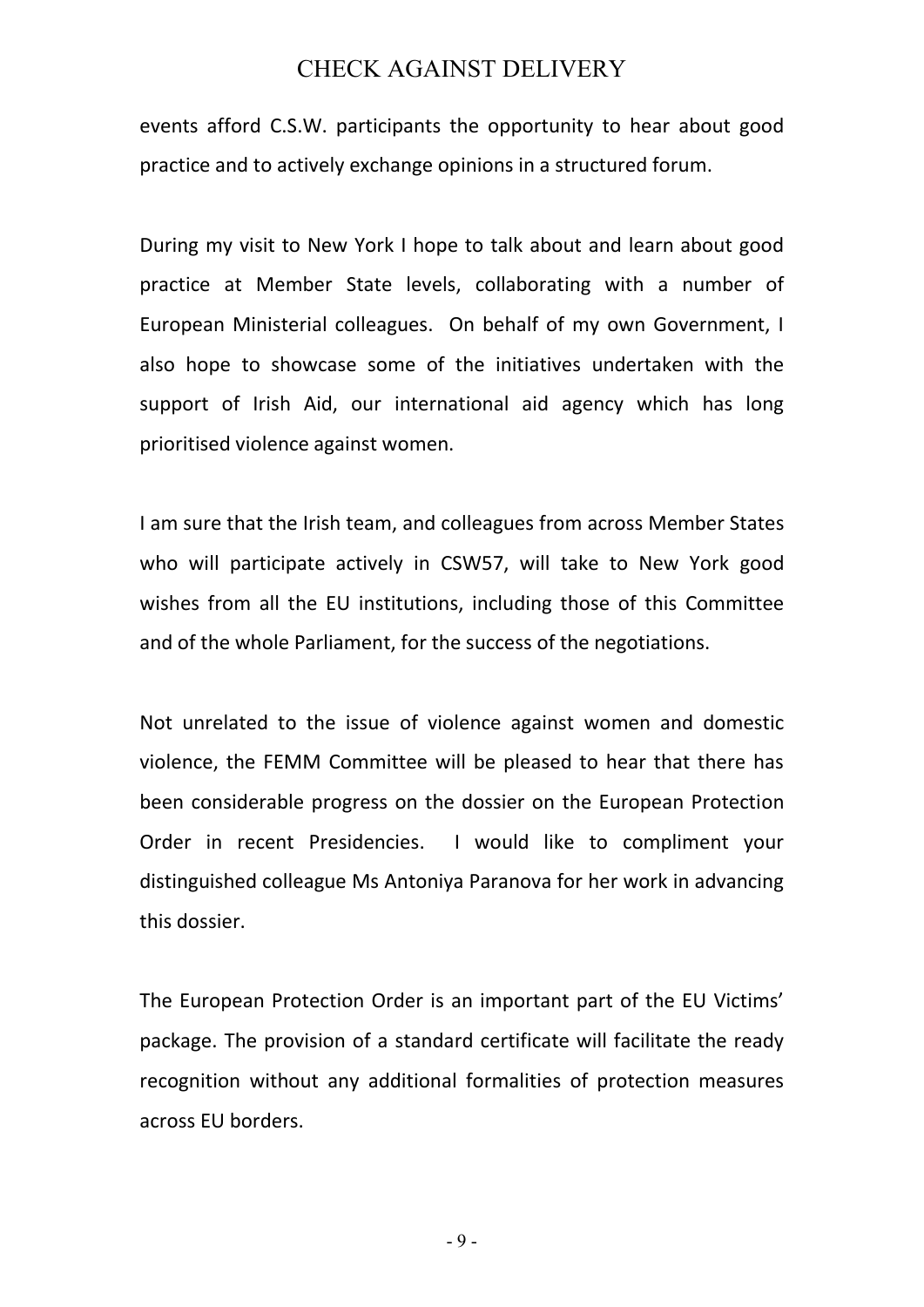This will enable a person to have continuity of protection under the law when they move between member states, whether for work, study or other reasons. My senior colleague, Minister for Justice, Equality and Defence, Mr. Alan Shatter has indicated his strong commitment to improving protection for victims of crime as envisaged within the Victims' Package as a whole. The Irish Presidency intends to build on the work of the Cypriot Presidency with a view to the adoption of the measure by the Council and Parliament as soon as possible in the first semester of 2013.

To support the protection of victims of trafficking, who are so frequently women, my Irish Justice colleagues are working on an initiative concerning the Provision of Information on the Rights of Victims of Trafficking in Human Beings. This will build on the EU Commission's four year strategy on the Eradication of Trafficking in Human Beings, published last Summer; and is also timely in the context of the EU Directive concerning human trafficking which is due for implementation by 6 April this year.

#### Dear Colleagues

Some 20 years ago, the idea of a Fourth World Summit of Women was mooted. It resulted in the indispensible Beijing Platform for Action, the blueprint for the achievement of gender equality, which is as relevant in the most advanced as it is in the least advanced countries. Speaking honestly, I think we all agree that there is still much to be done to achieve de facto gender equality.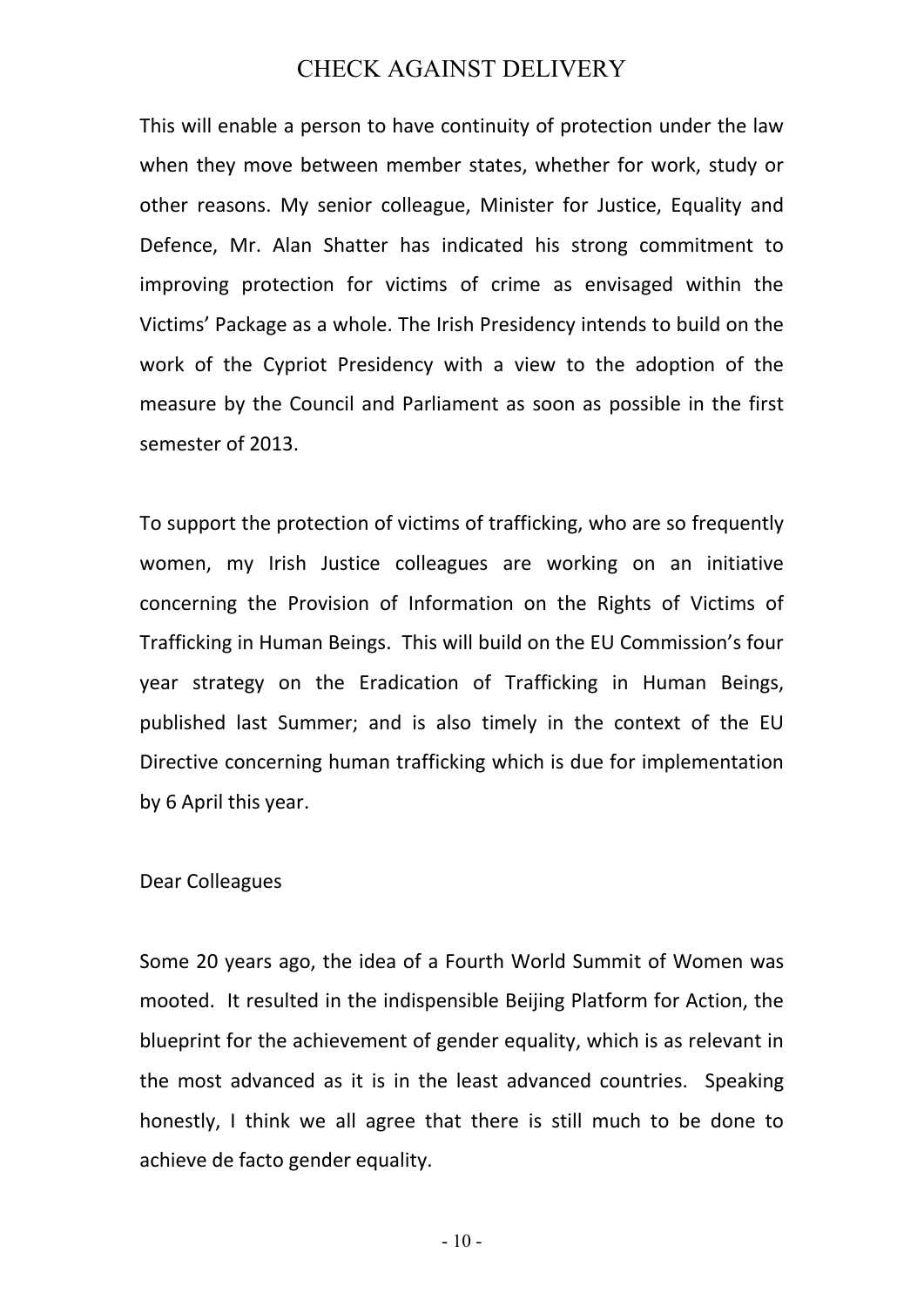I do not need to remind you of the twelve areas of concern identified in the Beijing Platform. In association with the Commission's High Level Group on Gender Mainstreaming, successive EU Presidencies have undertaken research work to assist Member States in monitoring progress on the implementation of the individual areas of concern identified in Beijing.

Indicators on ten of the twelve areas of concern have already been developed and Ireland decided in 2011 that it would prepare indicators in relation to women and the media as part of its Gender Equality programme during this, our seventh Presidency.

Mr. Chairperson, Colleagues,

You will already be aware of the excellent body of research being undertaken by the European Institute on Gender Equality both to support Presidencies on the Beijing Platform and also to ensure the advancement of gender equality.

Of course, I have to acknowledge, as a small digression, that we, in Ireland, have a special attachment to EIGE, as provisional agreement on its establishment was one of the outcomes of our last Irish Presidency.

Work in relation to the topic of media must be dealt with in a measured manner. Freedom of expression and freedom of the media are fundamental rights which must be respected at all times. These

- 11 -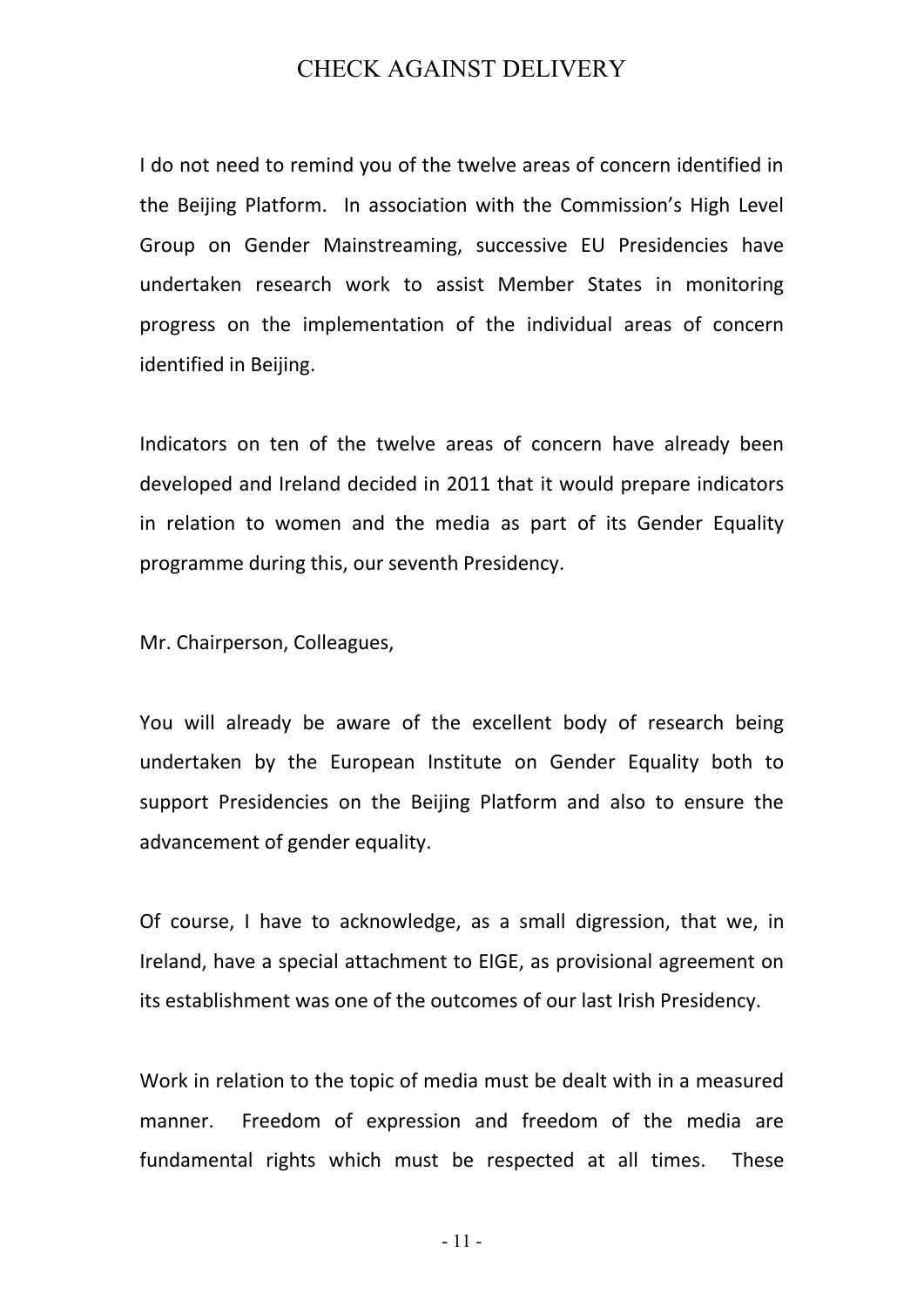freedoms are identified and respected in the Beijing Platform. But the Beijing Platform also points out clearly that the media can play a significant role in raising awareness on gender equality and the advancement of the role of women.

All of the international instruments on gender equality - CEDAW; Beijing; the European Union Pact on Gender Equality, signed in 2010; and the Commission's Gender Equality Strategy, emphasise the importance of achieving gender equality in decision-making. In relation to its critical area of concern on women and the media, the Beijing Platform for Action emphasises the need for women to have roles as decisionmakers, not just in management but also in the development of programme, media or newspaper content.

Media is too broad a topic to be addressed comprehensively within a single study to develop SMART indicators, linked to Beijing. I think we can all acknowledge that much has already been written about gender stereotypes and it would be difficult to develop numerically measurable indicators on this complex topic. I am already very much aware of the wonderful work done by this FEMM Committee on a diverse range of issues linked to gender stereotyping.

I decided that Ireland's Presidency work on this occasion, in relation to the Beijing Platform, would focus on the development of indicators measuring women in decision-making roles.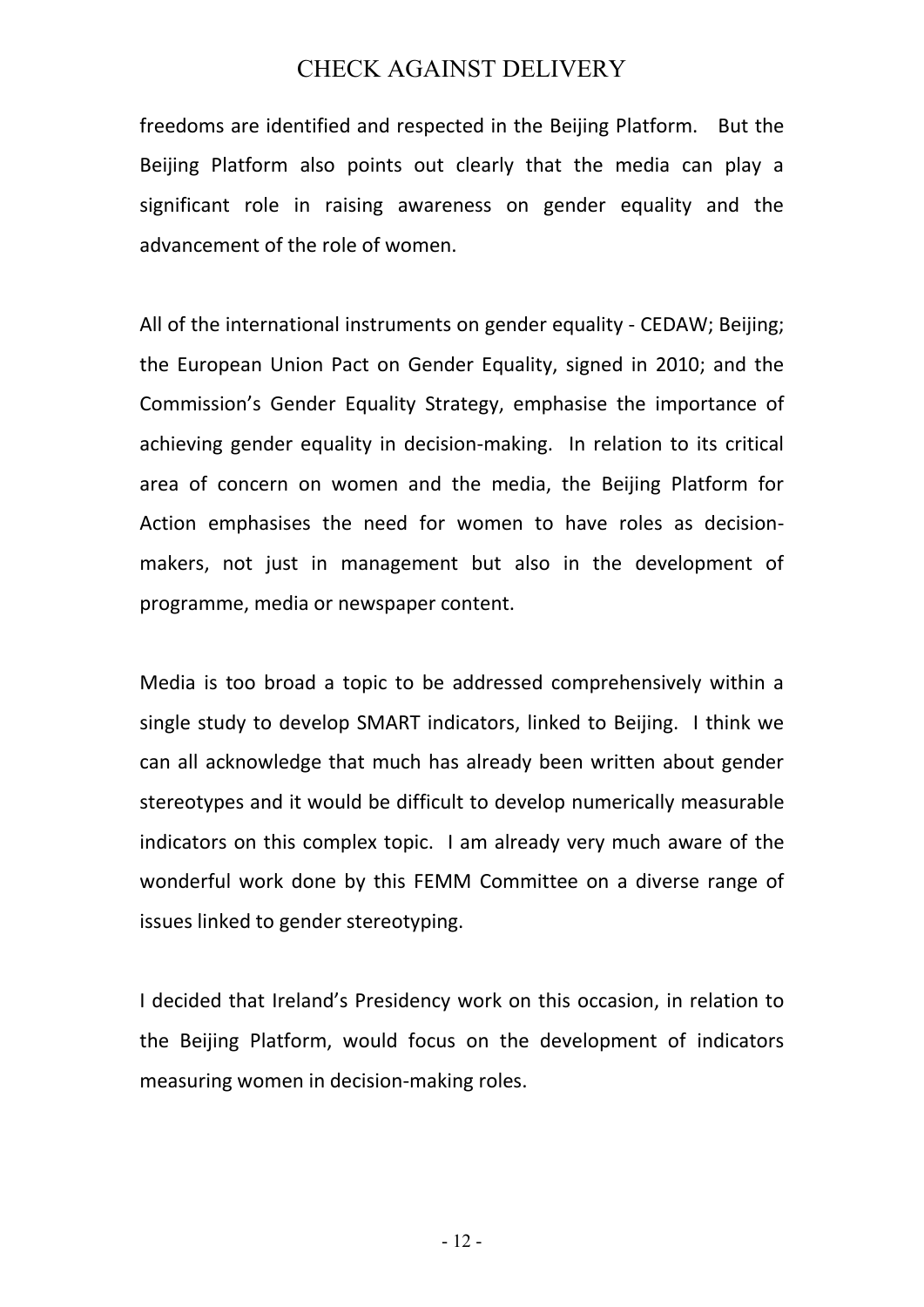The draft EIGE report is approaching completion. It has looked at one or more broadcast media companies and one or more newspapers in each Member State and in our accession Member State, Croatia. With such a small sample, drawn from each Member State, this is a slightly limited exercise.

However, we believe that the outcomes will give us very good indications of the presence of women in decision-making roles in both the broadcast and news media in Member States. As a second aspect of the research, EIGE have also looked at the presence of policies to foster gender equality among media companies.

This approach builds upon the programme of work on women in decision-making roles, which has been a key strand of activity across a number of previous Presidencies. Most recently, my Danish colleagues developed indicators for women in decision-making roles in the environment.

You may also be aware that the Commission already monitors women's roles as decision-makers in six fields, including management, governance, politics, the diplomatic service and the judiciary.

Arising from this research, we plan to draft Council Conclusions to seek a commitment from Member States to monitor trends in the number of women in a range of decision-making roles in the media. We will develop this proposal in the coming months. We are planning to send the draft conclusions to the June meeting of the EPSCO Council for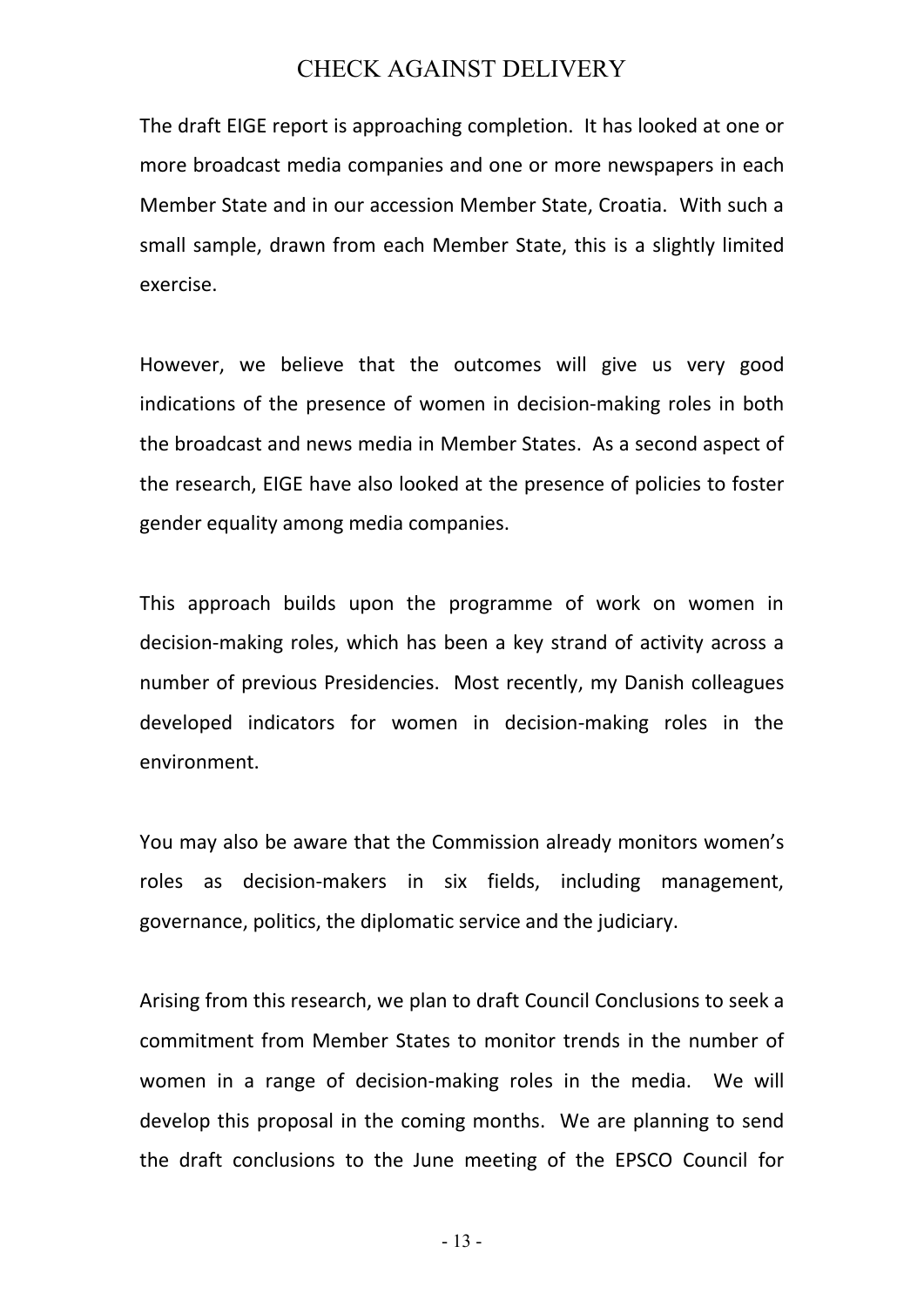discussion and decision. As is customary, the EIGE report will accompany the draft Council Conclusions as an annexe and it is expected that it will also be published. EIGE now prepares a comprehensive communication strategy to disseminate its research related to the Beijing Platform and to raise awareness union-wide on the key issues.

This reference to women and decision-making brings me to mention another task of our Presidency. We expect to begin technical work on the European Commission's draft Directive in relation to women's presence on corporate boards in the beginning of February.

We hope to make considerable progress on the dossier during our Presidency. This dossier is not without its challenges. It had already received considerable publicity before the Commission had published its proposals. Some Member States have already put in place quotas for women on corporate boards. Others have established targets. Some Member States already have made some strides in this regard, others, including Ireland, are still in single digit percentages.

The European Parliament and the Council have both affirmed the importance of gender equality in decision-making. We need to draw on the talents of both women and men if Europe's economy is to flourish. International research has shown the psychological and business benefits of having a gender balance to optimise economic decisionmaking. This research emanates from some far-sighted European Member States and from the U.S.A.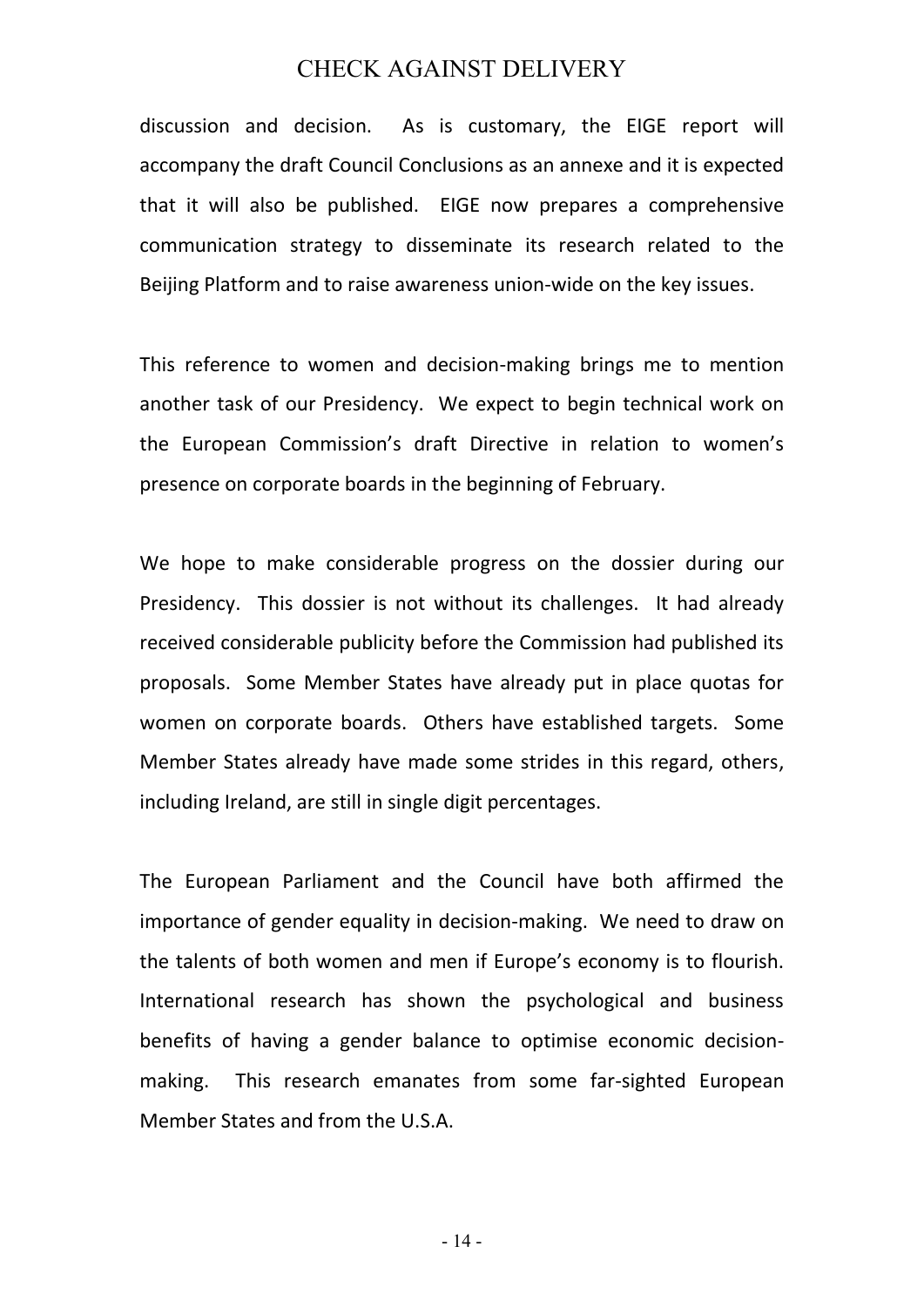Some Member States are already reporting excellent outcomes as a result of positive initiatives including policy papers; awareness raising; and of the establishment of quotas or targets, which, collectively and severally, appear to have brought increases in women's representation on corporate boards. However there are still significant differences in the roles of women on boards in different Member States and in the context of its ongoing work in relation to the advancement of women in decision-making, the Commission has now brought forward measured proposals.

The EU Treaties are clear in their message in relation to the achievement of de facto gender equality particularly in employment. This is referred to in article 157 of the Treaties. The EU is also committed to gender equality in Article 8 of the T.F.E.U., which states that "in all its activities, the Union shall aim to eliminate inequalities, and to promote equality, between men and women."

Recognising the importance of the initiative, the Cyprus Presidency organised a lunch time debate at the EPSCO Council on 6 December last year, with a view to providing orientation for future discussions.

It is no secret that the Member States hold contrasting views on the issue, some calling for quotas, others for self-regulation. We must work to ensure fairness and to encourage progress in this area. The Commission's proposal focuses, in particular, on the procedure for appointing board members and on transparency. However, it also seeks to ensure that we do not impose unreasonable burdens, for example on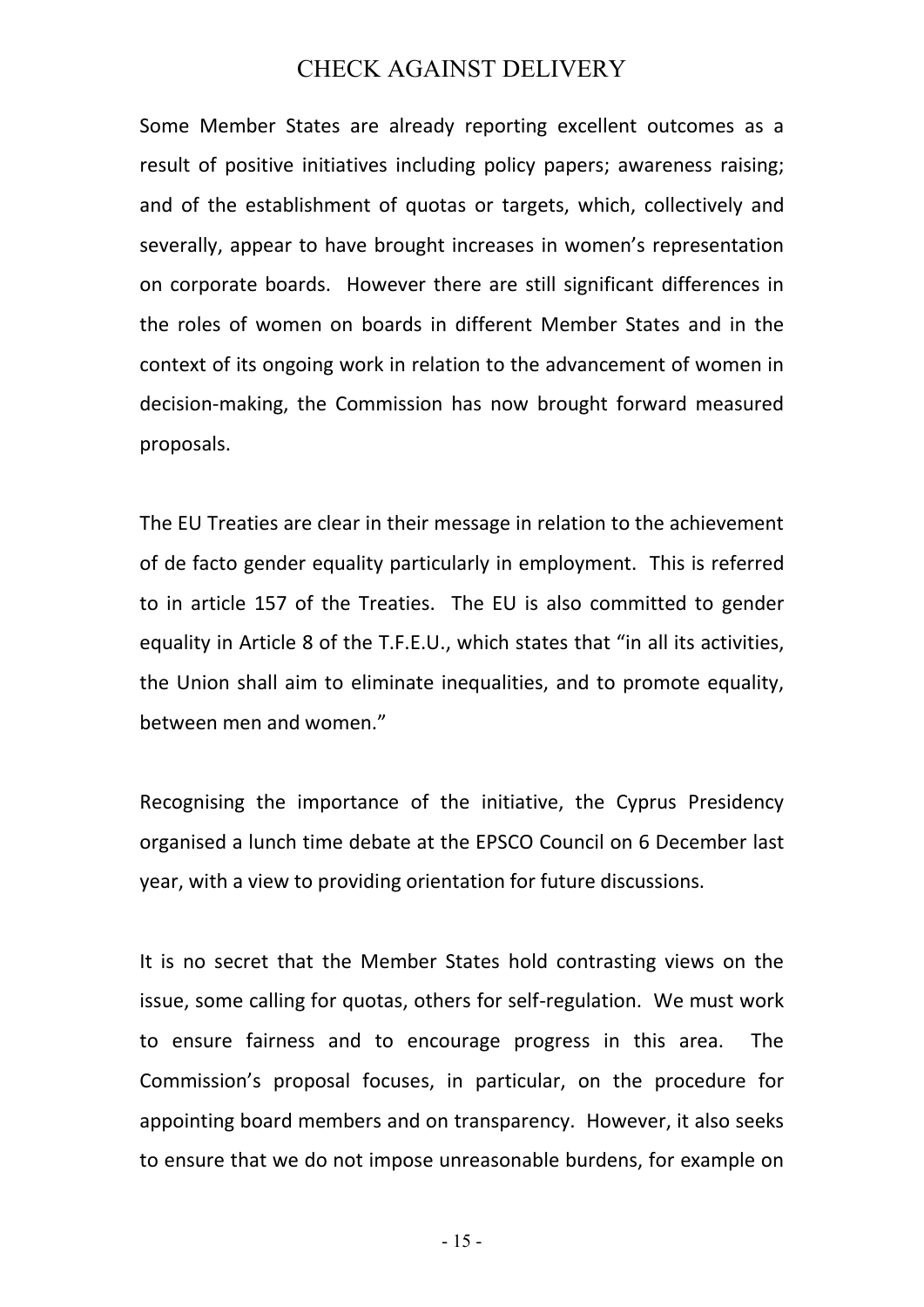S.M.E.s and on Member States that have already taken successful action..

The Council looks forward to working closely with the European Parliament on this draft Directive. I am hopeful that Member States, through the Council structures, will participate actively in the examination of the Commission's proposals in order to reach an early agreement on a mutually acceptable text for the Directive, which is intended to enhance our gender equality acquis, and to strengthen business decision-making. However, this is not to underestimate the considerable challenges likely to be associated with the progression of this dossier.

Mr Chairperson, fellow politicians

I would now like to turn to the Maternity Leave Directive. As you all are fully aware this dossier has reached an impasse. I myself have attended a number of meetings regarding this proposal including an Informal Gender Minister's Council in Cracow during the Polish Presidency. At that meeting the majority of Member States made it clear that they could not accept the Parliament's key amendments on grounds of cost and affordability in the current economic climate. Also concerns were express that the Parliaments approach to suggesting amendments far exceed the minimum standards requirement for an EU Directive and breach subsidiary and proportionately principles.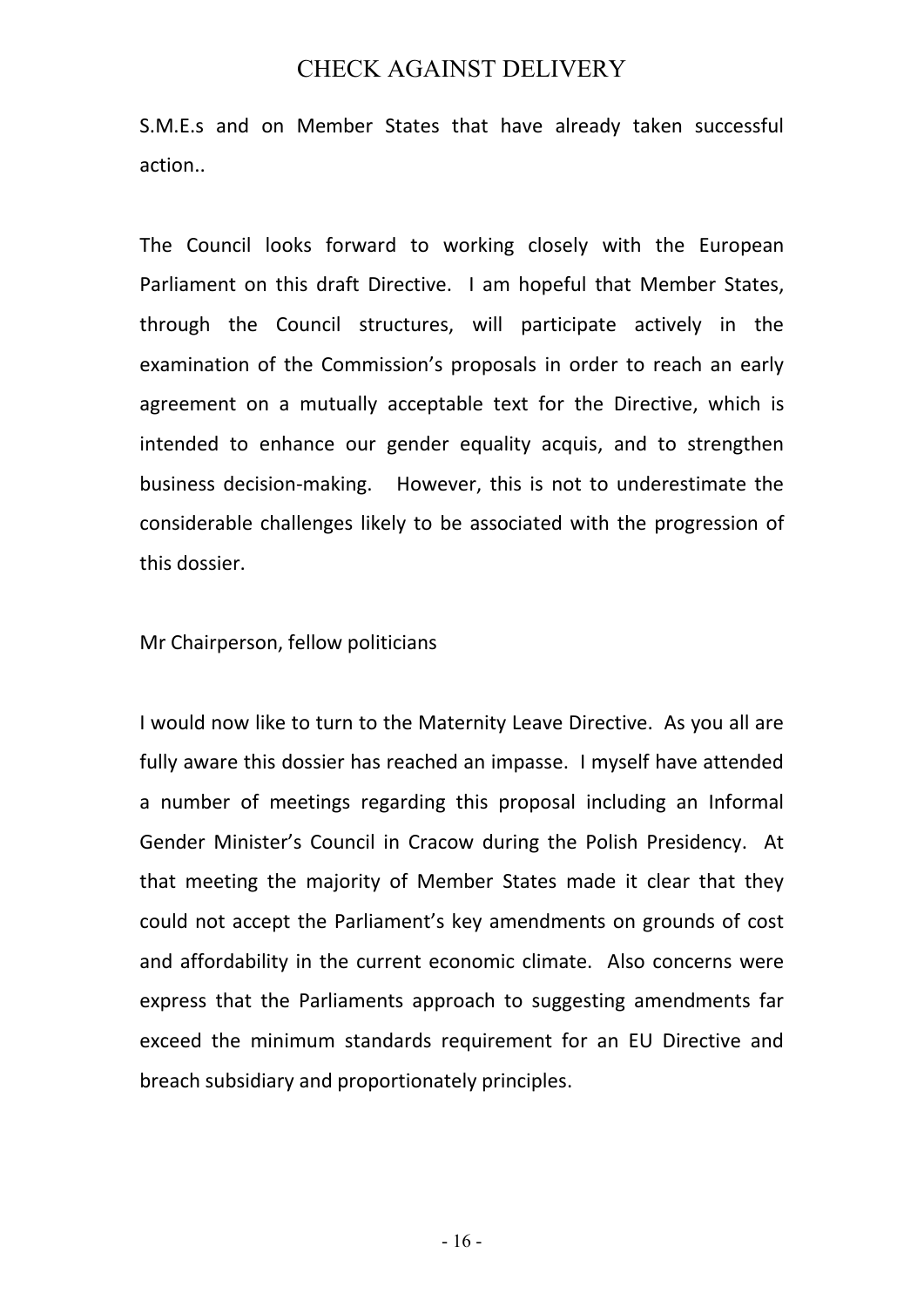The Irish Presidency intends to make an attempt to broker an acceptable compromise with the EP, Council and Commission. I have to say frankly – and I said this to your deputation when we met during the visit to Dublin late last year - that our assessment is that breaking the impasse is dependant on the Parliament being willing to agree on a pragmatic compromise that will be much closer to the Commission's original position than to the Parliament's amendments.

Finding a resolution to the impasse that exists will be the focus of our informal contacts during the Presidency on this dossier. We hope that a breakthrough will be possible, but this depends on a willingness to compromise for what is possible rather than for the ideal members of the Committee might wish to achieve.

The main purpose in my coming here today is to present to you the diverse programme of activities we are planning during our Presidency, in relation to the achievement of de facto gender equality.

To date, we have scheduled some 14 separate meetings and events in relation to gender equality issues to achieve these ambitious commitments. Ireland has long been a country driven by ambition, both at national and at European levels. We will respond proactively to the development of further initiatives to foster gender equality and equality of opportunity for women during our Presidency, if the opportunity arises.

To summarise, we will be addressing issues which are widely diverse, ranging from "women and the media" to "women on corporate boards".

- 17 -